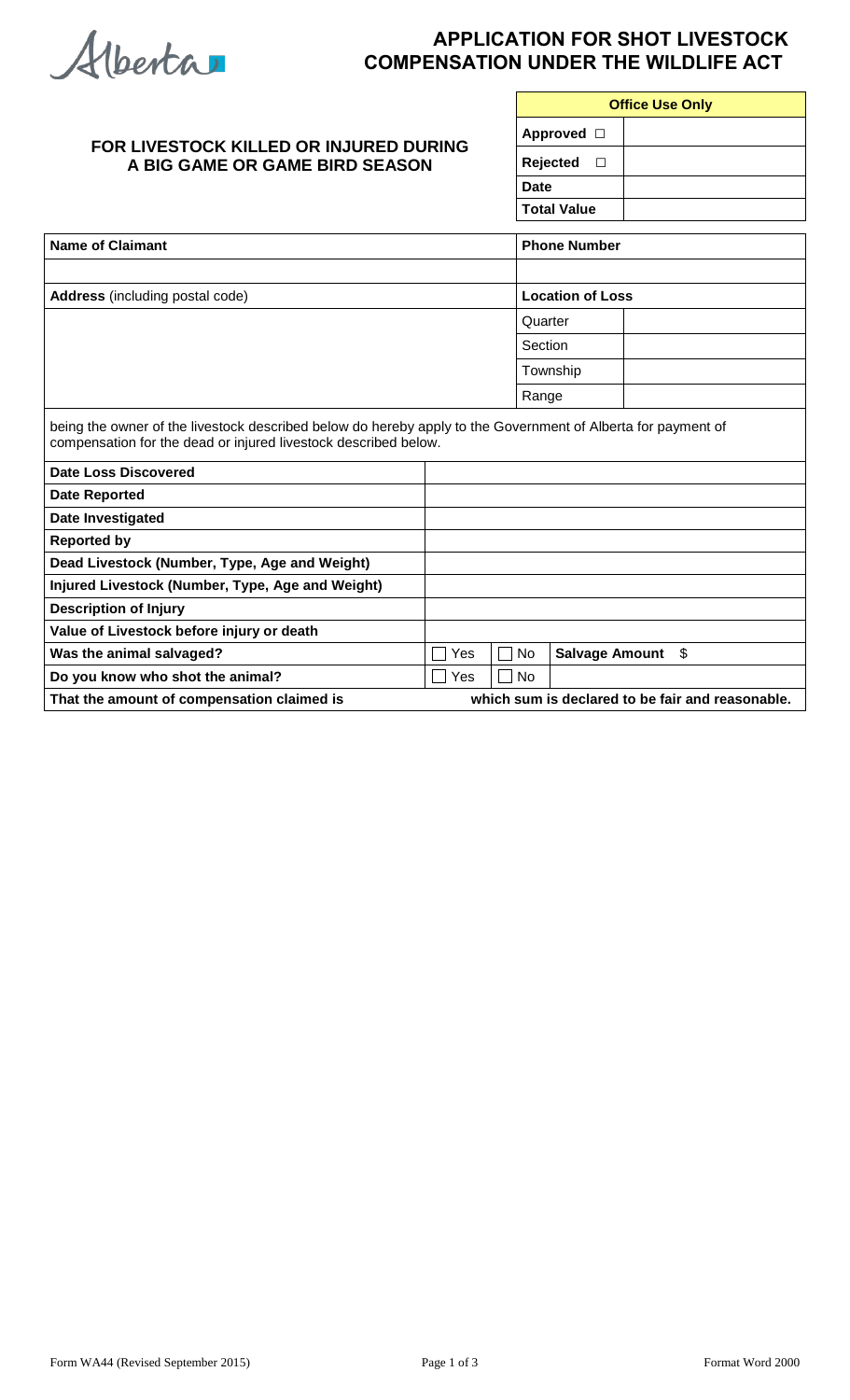| TO BE COMPLETED IF LOSS OR INJURY WAS REPORTED BY ANOTHER PERSON TO CLAIMANT |                     |                      |  |  |  |  |
|------------------------------------------------------------------------------|---------------------|----------------------|--|--|--|--|
| Name of Person who reported Loss or Injury                                   | <b>Phone Number</b> | <b>Date Reported</b> |  |  |  |  |
|                                                                              |                     |                      |  |  |  |  |
| <b>Address</b> (including postal code)                                       |                     |                      |  |  |  |  |
|                                                                              |                     |                      |  |  |  |  |
|                                                                              |                     |                      |  |  |  |  |
|                                                                              |                     |                      |  |  |  |  |
| The said livestock $\Box$ was $\Box$ was not insured.                        |                     |                      |  |  |  |  |
| <b>Policy Number</b>                                                         |                     |                      |  |  |  |  |
| Name of the Insurance Company issued by                                      |                     |                      |  |  |  |  |

I make this solemn declaration conscientiously believing it to be true, and knowing that it is, of the same force and effect as if made under oath and by virtue of the Canada Evidence Act.

| DECLARED before me at ________                                                   |                                                                  |               |            |                                                             |                               |  |
|----------------------------------------------------------------------------------|------------------------------------------------------------------|---------------|------------|-------------------------------------------------------------|-------------------------------|--|
|                                                                                  |                                                                  |               |            |                                                             | <b>Signature of Applicant</b> |  |
| in the Province of Alberta,                                                      |                                                                  |               |            |                                                             |                               |  |
|                                                                                  |                                                                  |               |            |                                                             | <b>Commissioner for Oaths</b> |  |
| this $\_\_$ day of $\_\_$ , 20 .                                                 |                                                                  |               |            | My Commission Expires<br>, 20                               |                               |  |
| <b>INVESTIGATOR'S REPORT (TO BE COMPLETED BY RCMP)</b>                           |                                                                  |               |            |                                                             |                               |  |
| <b>Date Report Received</b>                                                      |                                                                  |               |            |                                                             |                               |  |
| Date of Investigation                                                            |                                                                  |               |            |                                                             |                               |  |
| <b>Number</b><br><b>Breed</b>                                                    | Age                                                              | <b>Weight</b> | <b>Sex</b> | <b>Dead/Injured and Description of Finding</b>              |                               |  |
|                                                                                  |                                                                  |               |            |                                                             |                               |  |
|                                                                                  |                                                                  |               |            |                                                             |                               |  |
| Indicate where injury was located                                                |                                                                  |               |            |                                                             |                               |  |
| <b>Right Side</b><br>Do you know who is responsible for the loss?                | Rear<br>If yes, give name and address of responsible persons(s): |               |            | <b>Left Side</b><br><b>Front</b><br>$\Box$ Yes<br>$\Box$ No |                               |  |
| If yes, were charges laid?                                                       |                                                                  |               |            | $\Box$ Yes                                                  | $\Box$ No                     |  |
| If party responsible is known, what action has been taken to obtain restitution? |                                                                  |               |            |                                                             |                               |  |
| If no action was taken for restitution, explain why.                             |                                                                  |               |            |                                                             |                               |  |